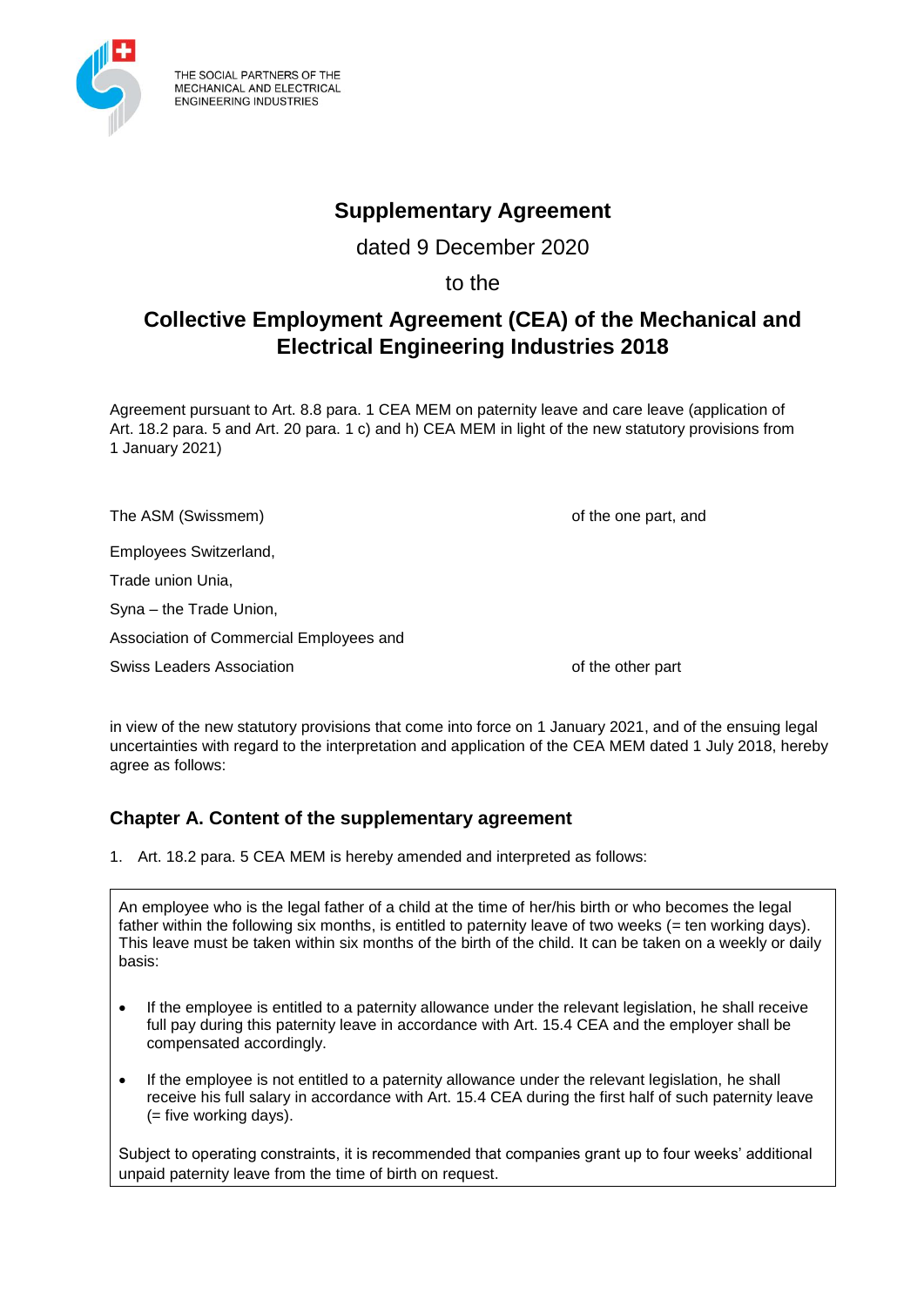

THE SOCIAL PARTNERS OF THE **MECHANICAL AND ELECTRICAL ENGINEERING INDUSTRIES** 

- 2. Art. 20 para. 1 c) CEA MEM is retained in its current form and interpreted as follows: Paid absence for the birth of a child shall be granted in addition to paternity leave.
- 3. Art. 20 para. 1 h) CEA MEM is hereby amended as follows:
- h) For the necessary care of a family member or life partner with a health impairment (pursuant to Art. 329h CO)

Duration: up to three days per event and – except in the case of children (Art. 324a CO) – up to ten days per year

4. The ASM (Swissmem) shall on behalf of the contracting parties separately send copies of this supplementary agreement (in German, French and Italian) to all member companies subject to the CEA MEM and their employee representatives.

Member companies and their employee representatives shall receive copies of the supplementary agreement by 31 December of this year at the latest.

5. Each contracting party shall announce the provisions of the supplementary agreement in its publications and/or on its website. It shall also notify its own members.

## **Chapter B: Entry into force**

This agreement shall come into force on 1 January 2021, replacing the following articles in their entirety: Art. 18.2 para. 5 CEA MEM and Art. 20 para. 1 h) CEA MEM.